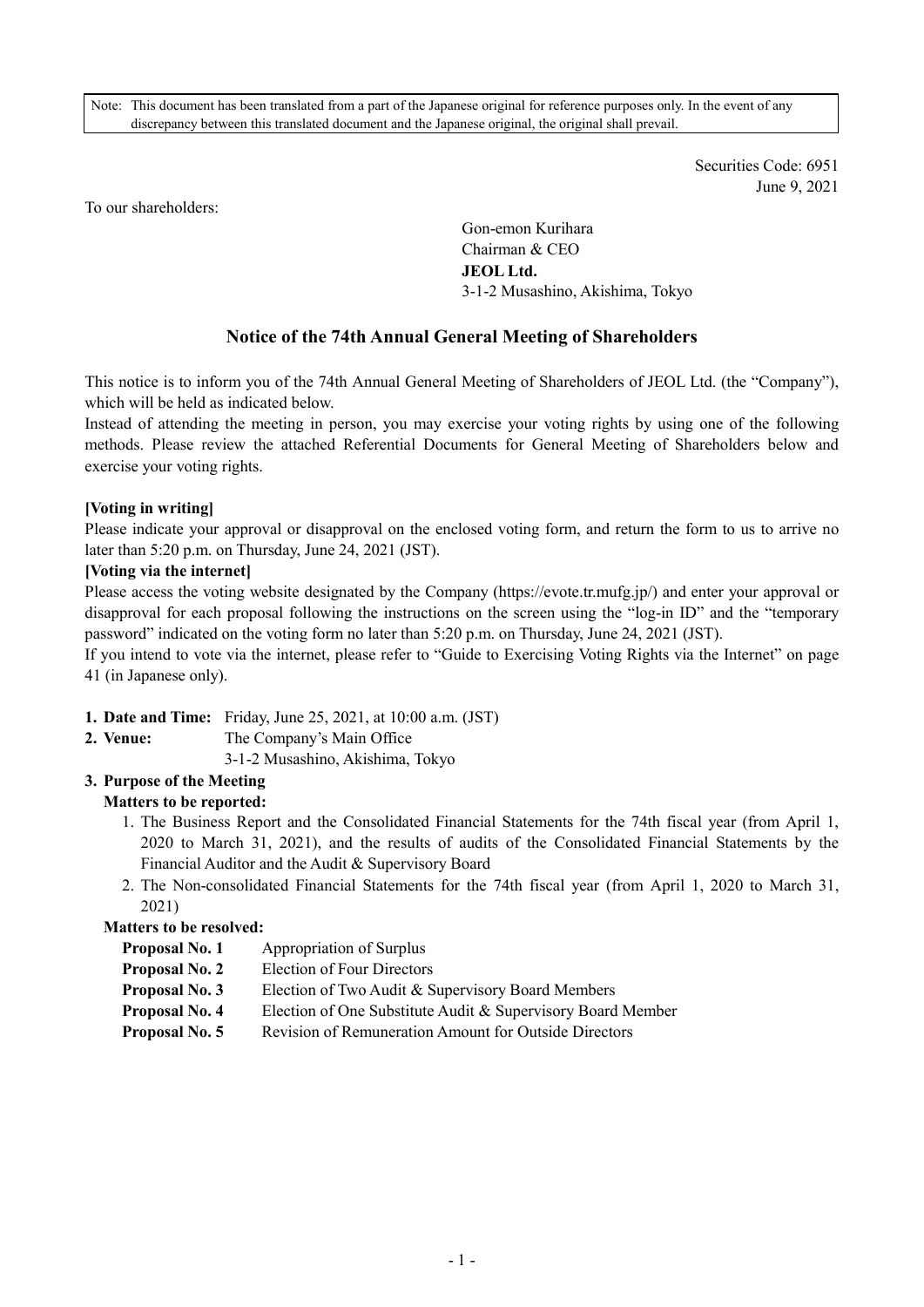In order to prevent the spread of the novel coronavirus (COVID-19), we ask that you refrain from attending the venue on the day of the General Meeting of Shareholders if possible, and exercise your voting rights beforehand in writing or via the internet.

We ask that shareholders who attend the General Meeting of Shareholders check the status of the pandemic on the date of the meeting, ascertain their state of health, and take precautions to protect themselves from infection, such as by wearing a face mask.

We may also take measures to prevent the spread of the virus at the General Meeting of Shareholders, and we ask for your cooperation in that regard.

#### We are no longer handing out souvenirs to shareholders who attend the General Meeting of Shareholders. Thank you for your understanding.

If you attend the meeting in person, please submit the enclosed voting form at the venue's reception.

Of the documents that should be provided in this convocation notice, those concerning the matters stated below have been posted online at our website (https://www.jeol.co.jp), pursuant to the provisions of law and Article 15 of the Articles of Incorporation; we therefore have not included them in the documents provided with this convocation notice.

(i) Consolidated Financial Statements: Consolidated statements of changes in equity, Notes to Consolidated Financial Statements

(ii) Non-consolidated Financial Statements: Statements of changes in equity, Notes to Non-consolidated Financial Statements

Therefore, the Consolidated Financial Statements and Non-consolidated Financial Statements provided with this convocation notice are a part of the Consolidated Financial Statements and Non-consolidated Financial Statements that were audited over the course of the preparation of the accounting audit report or audit report by the Financial Auditor or the Audit & Supervisory Board Members.

If we need to revise the Reference Documents for General Meeting of Shareholders, the Business Report, the Consolidated Financial Statements, or the Non-consolidated Financial Statements, we will post the revised content on the Company's website (https://www.jeol.co.jp).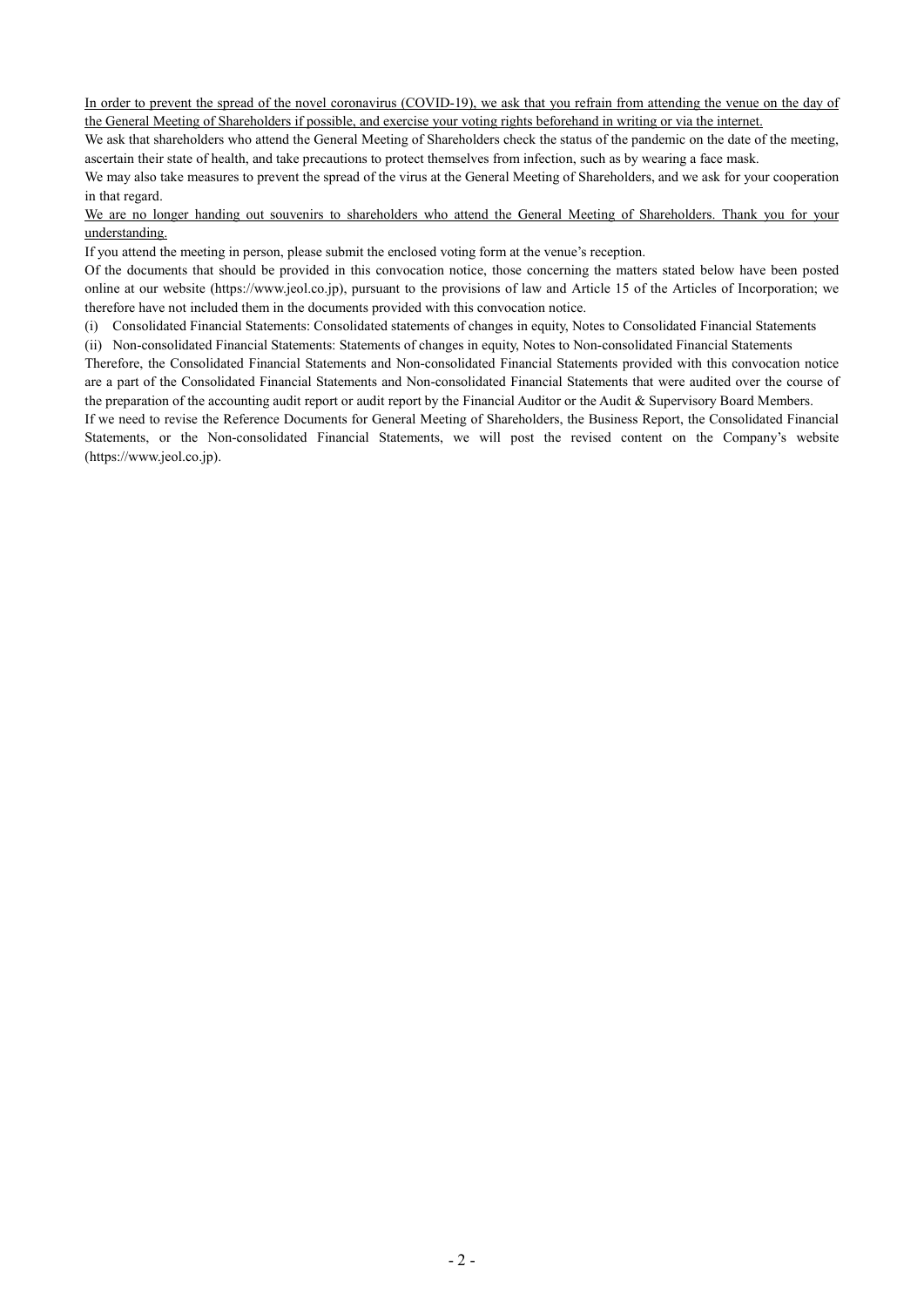## **Reference Documents for General Meeting of Shareholders**

# **Proposal No. 1 Appropriation of Surplus**

The Company proposes the appropriation of surplus as follows:

The basic policy of the Company is to improve its financial position and strengthen its corporate structure, and pay stable, continuous dividends from a long-term perspective. The Company has given consideration to the business performance, financial condition and other data, and it proposes to pay a year-end dividend of ¥12 per share (a total of ¥24 per share for the fiscal year when including the interim dividend).

Year-end dividends

- (1) Type of dividend property Cash
- (2) Allotment of dividend property and their aggregate amount ¥12 per common share of the Company Total dividends: ¥584,857,884
- (3) Effective date of dividends of surplus June 28, 2021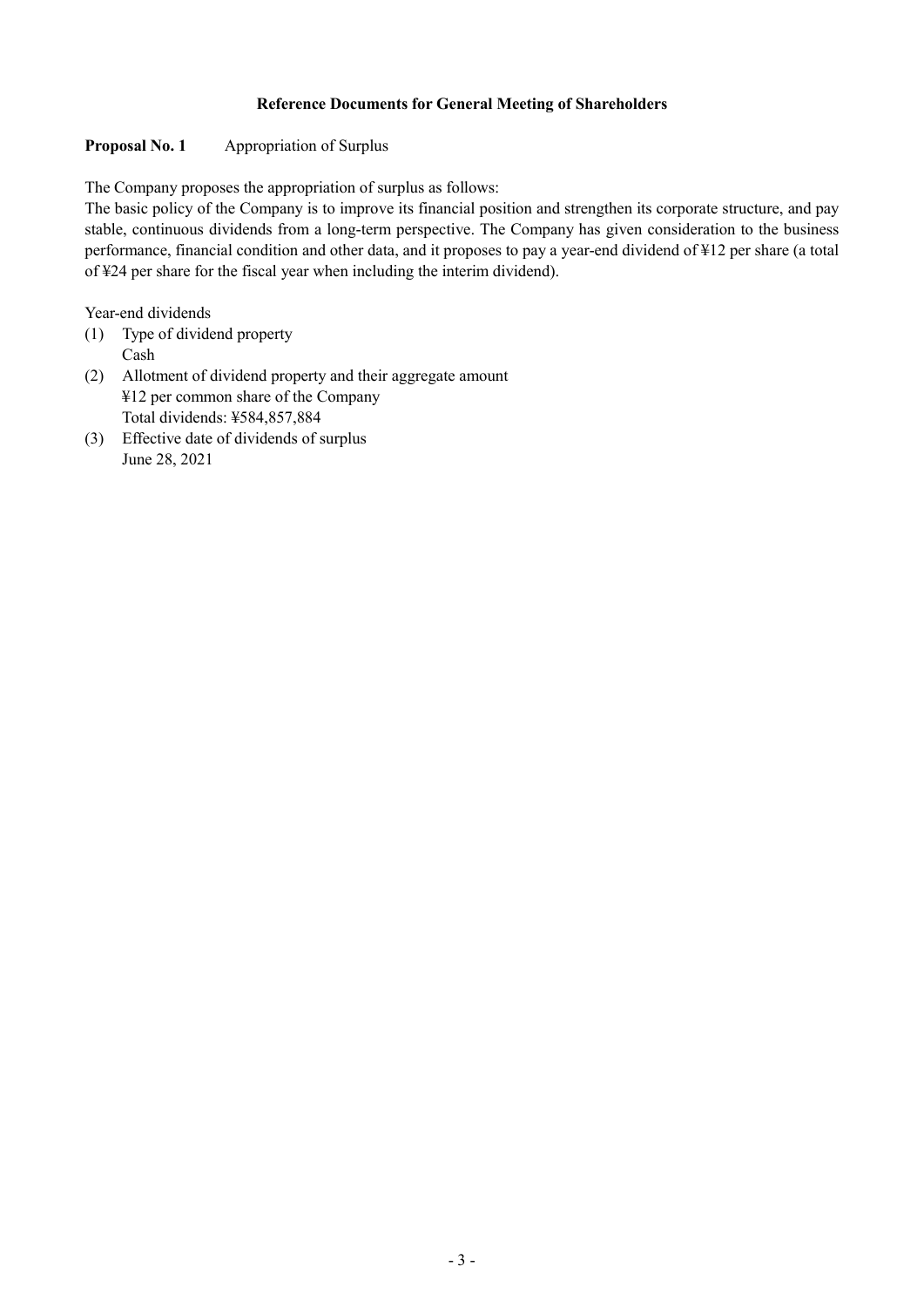# **Proposal No. 2** Election of Four Directors

At the conclusion of this meeting, the terms of office of four Directors, Izumi Oi, Koichi Fukuyama, Hideyuki Nimura and Atsumi Nakamura will expire. Therefore, the Company proposes the election of four Directors. The candidates for Director are as follows:

| Candidate      | Name                                                                                                                | Career summary, and position and responsibility in the |                                                                                                                     | Number of the |  |  |
|----------------|---------------------------------------------------------------------------------------------------------------------|--------------------------------------------------------|---------------------------------------------------------------------------------------------------------------------|---------------|--|--|
| No.            | (Date of birth)                                                                                                     |                                                        | Company's shares                                                                                                    |               |  |  |
|                |                                                                                                                     | (Significant concurrent positions outside the Company) |                                                                                                                     | owned         |  |  |
|                |                                                                                                                     | Apr. 1986                                              | Joined the Company                                                                                                  |               |  |  |
|                |                                                                                                                     | June 2013                                              | Corporate Officer and General Manager of                                                                            |               |  |  |
|                |                                                                                                                     |                                                        | Management Strategy Planning Division                                                                               |               |  |  |
|                |                                                                                                                     | June 2015                                              | Director & Officer, General Manager of                                                                              |               |  |  |
|                | Izumi Oi                                                                                                            |                                                        | Management Strategy Planning Division                                                                               |               |  |  |
| $\mathbf{1}$   | (January 9, 1964)                                                                                                   | June 2016                                              | Director & Executive Officer, General Manager                                                                       |               |  |  |
|                |                                                                                                                     |                                                        | of Management Strategy Planning Division                                                                            | 7,700 shares  |  |  |
|                | Reelection                                                                                                          | Apr. 2019                                              | Director & Executive Officer, Assistant                                                                             |               |  |  |
|                |                                                                                                                     |                                                        | Position in charge of Management Strategy                                                                           |               |  |  |
|                |                                                                                                                     |                                                        | Planning                                                                                                            |               |  |  |
|                |                                                                                                                     | June 2019                                              | Representative Director, President & COO, in                                                                        |               |  |  |
|                |                                                                                                                     |                                                        | charge of Overall Management (to the present)                                                                       |               |  |  |
|                | [Reasons for nomination as candidate for Director]                                                                  |                                                        |                                                                                                                     |               |  |  |
|                |                                                                                                                     |                                                        | Izumi Oi appropriately fulfills his current role as Representative Director, President & COO of the Company, and    |               |  |  |
|                |                                                                                                                     |                                                        | possesses an extensive career, experience and insight. As he can be expected to lead the further development of the |               |  |  |
|                | Group, the Company nominated him as candidate for Director.                                                         |                                                        |                                                                                                                     |               |  |  |
|                |                                                                                                                     | Apr. 1982                                              | Joined the Company                                                                                                  |               |  |  |
|                |                                                                                                                     | June 2006                                              | Corporate Officer, General Manager of                                                                               |               |  |  |
|                |                                                                                                                     |                                                        | Management Strategy Planning Division and                                                                           |               |  |  |
|                |                                                                                                                     |                                                        | General Manager of Internal Auditing Division                                                                       |               |  |  |
|                |                                                                                                                     | June 2009                                              | Director & Officer, General Manager of                                                                              |               |  |  |
|                |                                                                                                                     |                                                        | Management Strategy Planning Division and                                                                           |               |  |  |
|                |                                                                                                                     |                                                        | General Manager of Internal Auditing Division                                                                       |               |  |  |
|                | Koichi Fukuyama                                                                                                     | June 2011                                              | Director & Executive Officer, General Manager                                                                       |               |  |  |
|                | (July 31, 1959)                                                                                                     |                                                        | of Management Strategy Planning Division and                                                                        |               |  |  |
|                |                                                                                                                     |                                                        | General Manager of Internal Auditing Division                                                                       | 12,500 shares |  |  |
| $\overline{2}$ | Reelection                                                                                                          | June 2016                                              | Director & Senior Executive Officer in charge                                                                       |               |  |  |
|                |                                                                                                                     |                                                        | of Sales and Brand Strategy                                                                                         |               |  |  |
|                |                                                                                                                     | Apr. 2018                                              | Director & Senior Executive Officer in charge                                                                       |               |  |  |
|                |                                                                                                                     |                                                        | of Sales, Brand Communication, and Business                                                                         |               |  |  |
|                |                                                                                                                     |                                                        | <b>Operations Center</b>                                                                                            |               |  |  |
|                |                                                                                                                     | Apr. 2020                                              | Director & Senior Executive Officer in charge                                                                       |               |  |  |
|                |                                                                                                                     |                                                        | of Sales and Business Operations Center (to the                                                                     |               |  |  |
|                |                                                                                                                     |                                                        | present)                                                                                                            |               |  |  |
|                | [Reasons for nomination as candidate for Director]                                                                  |                                                        |                                                                                                                     |               |  |  |
|                | Koichi Fukuyama appropriately fulfills his current role as Director & Senior Executive Officer of the Company, and  |                                                        |                                                                                                                     |               |  |  |
|                | possesses an extensive career, experience and insight. As he can be expected to lead the further development of the |                                                        |                                                                                                                     |               |  |  |
|                | Group, the Company nominated him as candidate for Director.                                                         |                                                        |                                                                                                                     |               |  |  |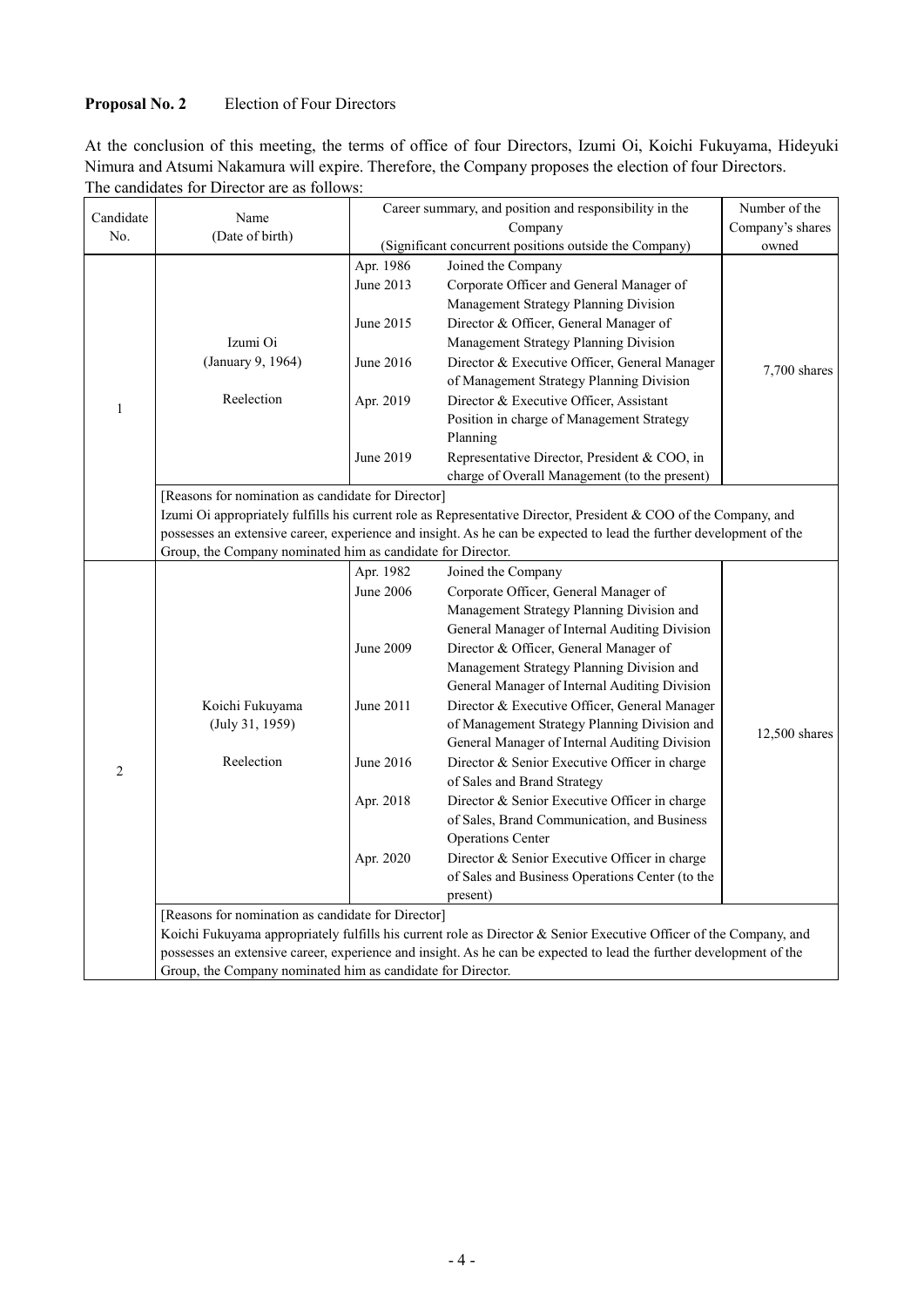| Candidate                                                                                                  | Name                                                                                                                                | Career summary, and position and responsibility in the                 | Number of the                                                                                                     |              |  |
|------------------------------------------------------------------------------------------------------------|-------------------------------------------------------------------------------------------------------------------------------------|------------------------------------------------------------------------|-------------------------------------------------------------------------------------------------------------------|--------------|--|
| No.                                                                                                        | (Date of birth)                                                                                                                     |                                                                        | Company's shares                                                                                                  |              |  |
|                                                                                                            |                                                                                                                                     | (Significant concurrent positions outside the Company)                 | owned                                                                                                             |              |  |
|                                                                                                            |                                                                                                                                     | Apr. 1982                                                              | Joined the Company                                                                                                |              |  |
|                                                                                                            |                                                                                                                                     | June 2011                                                              | Corporate Officer and General Manager of                                                                          |              |  |
|                                                                                                            |                                                                                                                                     |                                                                        | <b>Financial Affairs Division</b>                                                                                 |              |  |
|                                                                                                            |                                                                                                                                     | Apr. 2016                                                              | Corporate Officer and USA Managing Director                                                                       |              |  |
|                                                                                                            | Katsumoto Yaguchi                                                                                                                   | June 2016                                                              | Executive Officer and USA Managing Director                                                                       |              |  |
|                                                                                                            | (October 23, 1959)<br>New Appointment                                                                                               | Apr. 2021                                                              | Executive Officer, Assistant Position in charge                                                                   | 4,300 shares |  |
|                                                                                                            |                                                                                                                                     |                                                                        | of Financial Affairs, Information Technology,                                                                     |              |  |
| $\mathfrak{Z}$                                                                                             |                                                                                                                                     |                                                                        | and Security Export Trade Control, USA                                                                            |              |  |
|                                                                                                            |                                                                                                                                     |                                                                        | Managing Director                                                                                                 |              |  |
|                                                                                                            |                                                                                                                                     | May 2021                                                               | Executive Officer, in charge of Financial                                                                         |              |  |
|                                                                                                            |                                                                                                                                     |                                                                        | Affairs, Information Technology, and Security                                                                     |              |  |
|                                                                                                            |                                                                                                                                     |                                                                        | Export Trade Control (to the present)                                                                             |              |  |
|                                                                                                            | [Reasons for nomination as candidate for Director]                                                                                  |                                                                        |                                                                                                                   |              |  |
|                                                                                                            | Katsumoto Yaguchi appropriately fulfills his current role as Executive Officer of the Company, and possesses an                     |                                                                        |                                                                                                                   |              |  |
|                                                                                                            |                                                                                                                                     |                                                                        | extensive career, experience and insight. As he can be expected to lead the further development of the Group, the |              |  |
|                                                                                                            | Company nominated him as candidate for Director.                                                                                    |                                                                        |                                                                                                                   |              |  |
|                                                                                                            |                                                                                                                                     | Nov. 1999                                                              | Representative Director and President of                                                                          |              |  |
|                                                                                                            |                                                                                                                                     |                                                                        | Yokogawa Analytical Systems, Inc. (currently                                                                      |              |  |
|                                                                                                            |                                                                                                                                     |                                                                        | Agilent Technologies Japan, Ltd.)                                                                                 |              |  |
|                                                                                                            | Ryuji Kanno<br>(March 23, 1950)                                                                                                     | Feb. 2007                                                              | Representative Director and Vice President of                                                                     |              |  |
|                                                                                                            |                                                                                                                                     |                                                                        | Agilent Technologies Japan, Ltd.                                                                                  |              |  |
|                                                                                                            |                                                                                                                                     | Feb. 2008                                                              | Representative Director and President of                                                                          |              |  |
|                                                                                                            |                                                                                                                                     |                                                                        | Human Metabolome Technologies, Inc.                                                                               |              |  |
|                                                                                                            |                                                                                                                                     | June 2018                                                              | Part-time Director of Rigaku Corporation (to                                                                      |              |  |
|                                                                                                            | New Appointment<br>Outside<br>Independent                                                                                           |                                                                        | the present)                                                                                                      |              |  |
|                                                                                                            |                                                                                                                                     | Sept. 2019                                                             | Director and Chairman of Human Metabolome                                                                         | 500 shares   |  |
|                                                                                                            |                                                                                                                                     |                                                                        | Technologies, Inc.                                                                                                |              |  |
| 4                                                                                                          |                                                                                                                                     | Sept. 2020                                                             | Chief Adviser of Human Metabolome                                                                                 |              |  |
|                                                                                                            |                                                                                                                                     |                                                                        | Technologies, Inc. (to the present)                                                                               |              |  |
|                                                                                                            |                                                                                                                                     | May 2021                                                               | Adviser to SAMURAI Biotech Association (to                                                                        |              |  |
|                                                                                                            |                                                                                                                                     | the present)<br>(Significant concurrent positions outside the Company) |                                                                                                                   |              |  |
|                                                                                                            |                                                                                                                                     |                                                                        |                                                                                                                   |              |  |
|                                                                                                            |                                                                                                                                     | Chief Adviser of Human Metabolome Technologies, Inc.                   |                                                                                                                   |              |  |
|                                                                                                            |                                                                                                                                     | Part-time Director of Rigaku Corporation                               |                                                                                                                   |              |  |
|                                                                                                            | Adviser to SAMURAI Biotech Association<br>[Reasons for nomination as candidate for outside Director and overview of expected roles] |                                                                        |                                                                                                                   |              |  |
|                                                                                                            | Ryuji Kanno possesses an extensive career, experience and insight, as a person who can impartially judge whether or                 |                                                                        |                                                                                                                   |              |  |
|                                                                                                            | not decisions made by the Board of Directors are appropriate. Accordingly, focusing on objectivity and neutrality, the              |                                                                        |                                                                                                                   |              |  |
|                                                                                                            | Company nominated him as candidate for outside Director. He is expected to provide supervision and advice on the                    |                                                                        |                                                                                                                   |              |  |
| management of the Company in general from an independent perspective, in order to improve corporate value. |                                                                                                                                     |                                                                        |                                                                                                                   |              |  |
| Notes:<br>1.                                                                                               | There is no special interest between any of the candidates and the Company.                                                         |                                                                        |                                                                                                                   |              |  |
|                                                                                                            |                                                                                                                                     |                                                                        |                                                                                                                   |              |  |

2. Ryuji Kanno is a candidate for outside Director.

3. If the election of Ryuji Kanno is approved as originally proposed, the Company plans to enter into an agreement with him to limit his liability for damages under Article 423, paragraph (1) of the Companies Act, pursuant to the provisions of Article 427, paragraph (1) of the same Act. The maximum amount of liability for damages under this agreement shall be the amount prescribed in laws and regulations.

4. Koji Nakao satisfies the requirements for an independent officer as provided for by the Tokyo Stock Exchange, and the Company plans to designate him as an independent officer if his election is approved.

5. The Company has entered into a directors and officers liability insurance (D&O Insurance) agreement with an insurance company as prescribed in Article 430-3, paragraph (1) of the Companies Act. It should be noted that the insurance incidents covered by this agreement include shareholders' representative action, corporate proceedings, and third-party proceedings. However, claims for compensation for damages caused by intent or gross negligence are not covered under said insurance agreement. If each candidate is appointed and takes office as director, they will be covered under said insurance agreement. In addition, said insurance agreement is planned to be renewed with the same content at the time of the next renewal.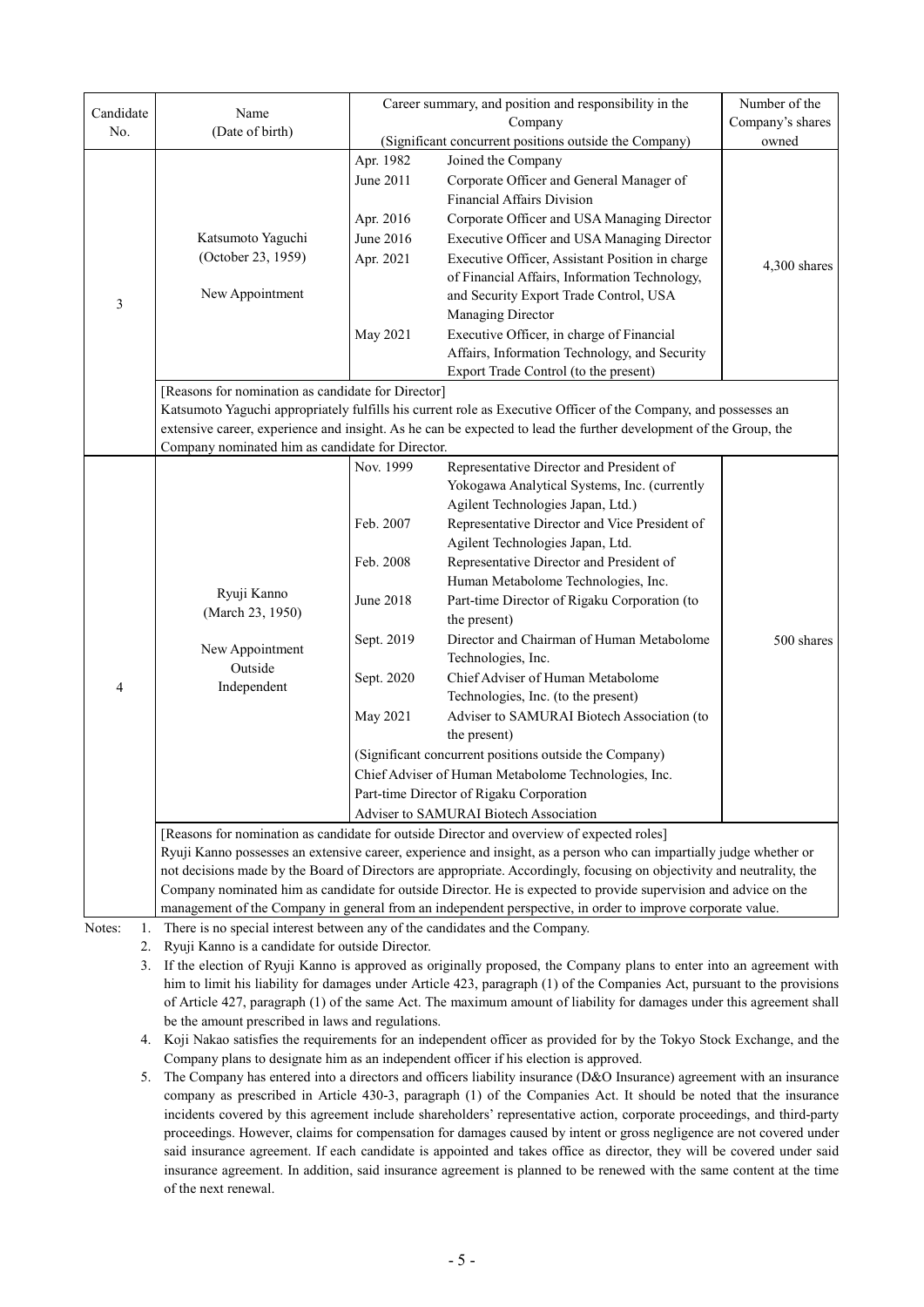#### **Proposal No. 3** Election of Two Audit & Supervisory Board Members

Audit & Supervisory Board Member Takashi Wakasa will retire at the conclusion of this meeting, and the term of office of Audit & Supervisory Board Member Akifumi Goto will expire at the conclusion of this meeting. Therefore, the Company proposes the election of two Audit & Supervisory Board Members.

In addition, the consent of the Audit & Supervisory Board has been obtained for this proposal.

The candidates for Audit & Supervisory Board Member are as follows:

| Candidate<br>No. | Name<br>(Date of birth)                                                                                                                                                                                                                                                                                                                                                                                                                                                                                                                                                                                                                                                                                                                                                                               | Career summary and position in the Company<br>(Significant concurrent positions outside the Company) |                                                                                                                                                                                                          | Number of the<br>Company's shares<br>owned |  |  |
|------------------|-------------------------------------------------------------------------------------------------------------------------------------------------------------------------------------------------------------------------------------------------------------------------------------------------------------------------------------------------------------------------------------------------------------------------------------------------------------------------------------------------------------------------------------------------------------------------------------------------------------------------------------------------------------------------------------------------------------------------------------------------------------------------------------------------------|------------------------------------------------------------------------------------------------------|----------------------------------------------------------------------------------------------------------------------------------------------------------------------------------------------------------|--------------------------------------------|--|--|
| 1                | Akifumi Goto<br>(November 26, 1946)                                                                                                                                                                                                                                                                                                                                                                                                                                                                                                                                                                                                                                                                                                                                                                   | Feb. 1973<br>Mar. 1973<br><b>July 1978</b><br>May 1980                                               | Registered as an attorney at law<br>Joined Nagashima & Ohno (currently<br>Nagashima Ohno & Tsunematsu)<br>Joined Manatt, Phelps & Phillips, LLP, Los<br>Angeles, CA, USA<br>Established Gotoh Law Office | 2,200 shares                               |  |  |
|                  | Reelection<br>Outside<br>Independent                                                                                                                                                                                                                                                                                                                                                                                                                                                                                                                                                                                                                                                                                                                                                                  | Jan. 2013<br>June 2013                                                                               | Outside Audit & Supervisory Board Member<br>(provisional Audit & Supervisory Board<br>Member) of the Company<br>Outside Audit & Supervisory Board Member<br>(to the present)                             |                                            |  |  |
|                  | [Reasons for nomination as candidate for outside Audit & Supervisory Board Member]<br>Akifumi Goto is an attorney at law, and a person who can impartially judge whether or not the execution of duties of<br>management is legal. Accordingly, focusing on objectivity and neutrality, the Company nominated him as candidate for<br>outside Audit & Supervisory Board Member. Akifumi Goto has never in the past been directly involved in the<br>management of a company except as an outside officer. However, the Company judges that he will appropriately fulfill<br>his duties as an outside Audit & Supervisory Board Member as he is well versed in corporate legal affairs and finance<br>as an attorney at law, and he possesses sufficient insight to audit the management of companies. |                                                                                                      |                                                                                                                                                                                                          |                                            |  |  |
|                  |                                                                                                                                                                                                                                                                                                                                                                                                                                                                                                                                                                                                                                                                                                                                                                                                       | Apr. 1984                                                                                            | Joined the Company                                                                                                                                                                                       |                                            |  |  |
|                  |                                                                                                                                                                                                                                                                                                                                                                                                                                                                                                                                                                                                                                                                                                                                                                                                       | Oct. 2007                                                                                            | General Manager of Accounting Department,<br><b>Financial Affairs Division</b>                                                                                                                           |                                            |  |  |
| 2                |                                                                                                                                                                                                                                                                                                                                                                                                                                                                                                                                                                                                                                                                                                                                                                                                       | June 2015                                                                                            | Corporate Officer, Assistant General Manager<br>of Supply Chain Center and General Manager<br>of Production Management Division                                                                          |                                            |  |  |
|                  | Mitsuru Takahashi<br>(October 1, 1960)                                                                                                                                                                                                                                                                                                                                                                                                                                                                                                                                                                                                                                                                                                                                                                | Apr. 2016                                                                                            | Corporate Officer, General Manager of Supply<br>Chain Center and General Manager of<br>Procurement Division                                                                                              | 2,700 shares                               |  |  |
|                  | New Appointment                                                                                                                                                                                                                                                                                                                                                                                                                                                                                                                                                                                                                                                                                                                                                                                       | Apr. 2017                                                                                            | Corporate Officer in charge of Production,<br>General Manager of Supply Chain Center and<br>General Manager of Procurement Division                                                                      |                                            |  |  |
|                  |                                                                                                                                                                                                                                                                                                                                                                                                                                                                                                                                                                                                                                                                                                                                                                                                       | Apr. 2018                                                                                            | Corporate Officer in charge of Production,<br>General Manager of Supply Chain Center                                                                                                                     |                                            |  |  |
|                  |                                                                                                                                                                                                                                                                                                                                                                                                                                                                                                                                                                                                                                                                                                                                                                                                       | Apr. 2021                                                                                            | Adviser (to the present)                                                                                                                                                                                 |                                            |  |  |
|                  | [Reasons for nomination as candidate for Audit & Supervisory Board Member]                                                                                                                                                                                                                                                                                                                                                                                                                                                                                                                                                                                                                                                                                                                            |                                                                                                      |                                                                                                                                                                                                          |                                            |  |  |
|                  | Mitsuru Takahashi possesses considerable knowledge concerning finance and accounting as he served as General                                                                                                                                                                                                                                                                                                                                                                                                                                                                                                                                                                                                                                                                                          |                                                                                                      |                                                                                                                                                                                                          |                                            |  |  |
|                  | Manager of Accounting Department, Financial Affairs Division of the Company. As he will be the person who can<br>impartially judge whether or not the execution of duties of management is appropriate, the Company nominated him as                                                                                                                                                                                                                                                                                                                                                                                                                                                                                                                                                                  |                                                                                                      |                                                                                                                                                                                                          |                                            |  |  |
|                  | candidate for Audit & Supervisory Board Member.                                                                                                                                                                                                                                                                                                                                                                                                                                                                                                                                                                                                                                                                                                                                                       |                                                                                                      |                                                                                                                                                                                                          |                                            |  |  |
| Notes:<br>1.     |                                                                                                                                                                                                                                                                                                                                                                                                                                                                                                                                                                                                                                                                                                                                                                                                       |                                                                                                      | The Company has entered into an advisory agreement with Mitsuru Takahashi. There is no other special interest                                                                                            |                                            |  |  |
|                  | between the other candidate and the Company.                                                                                                                                                                                                                                                                                                                                                                                                                                                                                                                                                                                                                                                                                                                                                          |                                                                                                      |                                                                                                                                                                                                          |                                            |  |  |
| 2.               | Akifumi Goto is a candidate for outside Audit & Supervisory Board Member.                                                                                                                                                                                                                                                                                                                                                                                                                                                                                                                                                                                                                                                                                                                             |                                                                                                      |                                                                                                                                                                                                          |                                            |  |  |

3. Akifumi Goto is currently an outside Audit & Supervisory Board Member of the Company, and at the conclusion of this meeting, his tenure as outside Audit & Supervisory Board Member will have been eight years and five months.

4. The Company has entered into an agreement with Akifumi Goto to limit his liability for damages under Article 423, paragraph (1) of the Companies Act, pursuant to the provisions of Article 427, paragraph (1) of the same Act. If the reelection of Akifumi Goto is approved as originally proposed, the Company plans to renew this agreement with him. The maximum amount of liability for damages under this agreement shall be the amount prescribed in laws and regulations.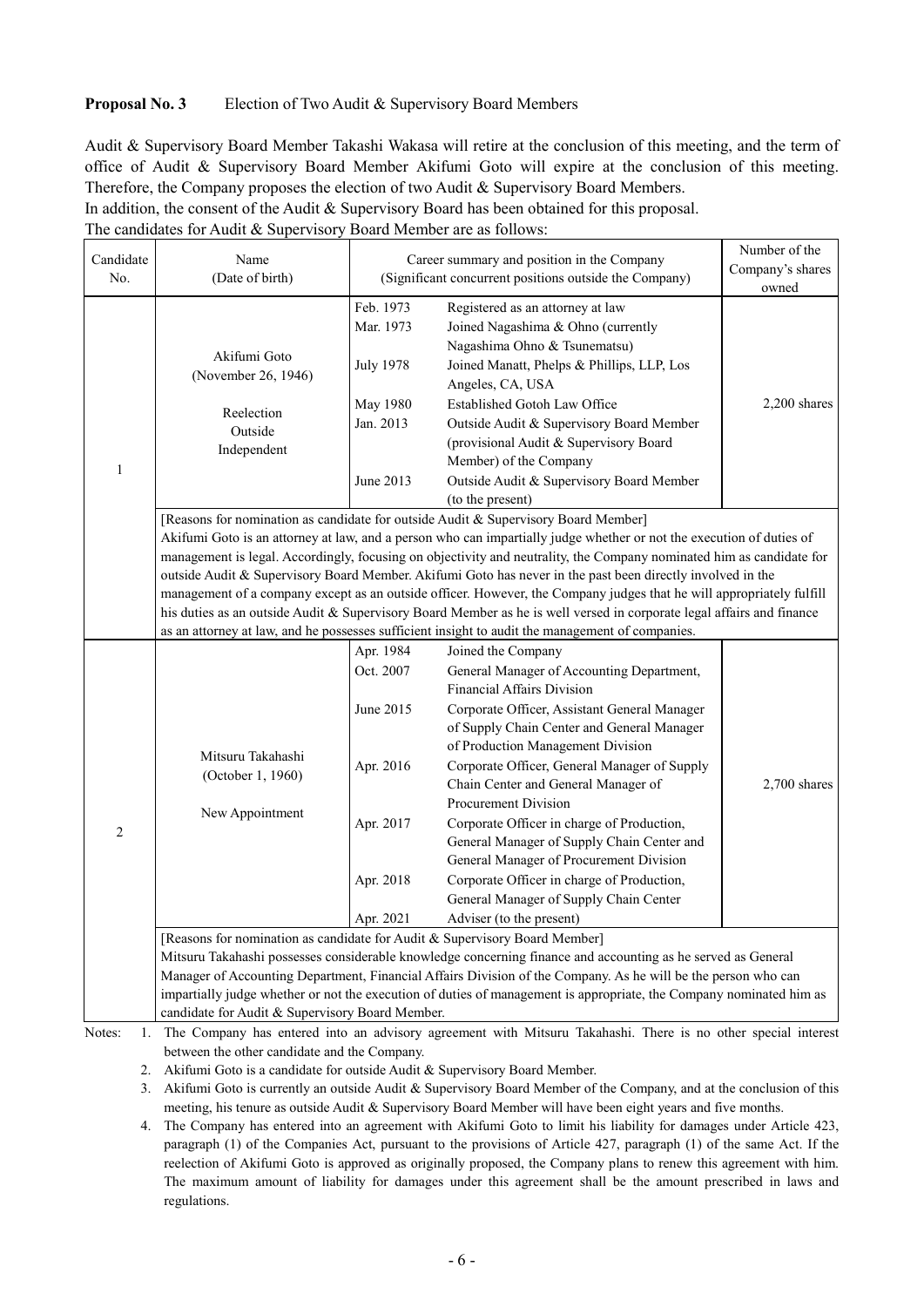- 5. The Company has submitted notification to the Tokyo Stock Exchange of the appointment of Akifumi Goto, as an independent officer as provided for by the aforementioned exchange. If his reelection is approved, the Company plans for his appointment as an independent officer to continue.
- 6. Mitsuru Takahashi is not a candidate for Audit & Supervisory Board Member to act as a substitute for Takashi Wakasa, but is a candidate for Audit & Supervisory Board Member to be newly elected.
- 7. The Company has entered into a directors and officers liability insurance (D&O Insurance) agreement with an insurance company as prescribed in Article 430-3, paragraph (1) of the Companies Act. It should be noted that the insurance incidents covered by this agreement include shareholders' representative action, corporate proceedings, and third-party proceedings. However, claims for compensation for damages caused by intent or gross negligence are not covered under said insurance agreement. If each candidate is appointed and takes office as Audit & Supervisory Board Member, they will be covered under said insurance agreement. In addition, said insurance agreement is planned to be renewed with the same content at the time of the next renewal.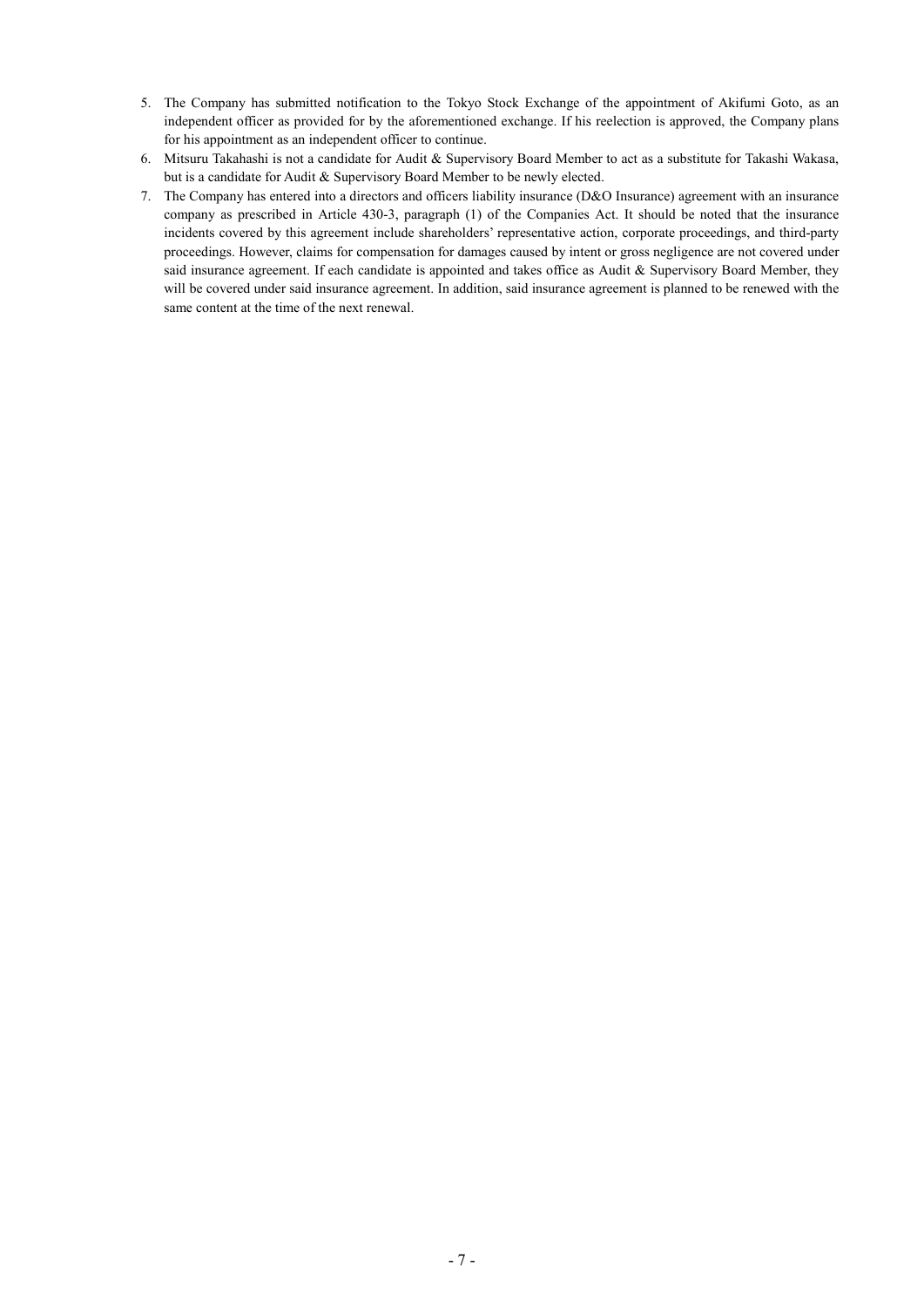#### **Proposal No. 4** Election of One Substitute Audit & Supervisory Board Member

Kazuyuki Nakanishi was elected as a substitute Audit & Supervisory Board Member at the 73rd Annual General Meeting of Shareholders and the term of effect of his elected status will end upon the commencement of this meeting. Accordingly, the Company requests approval for the election of one substitute Audit & Supervisory Board Member to be ready to fill a vacant position should the number of Audit & Supervisory Board Members fall below the number required by laws and regulations.

The election of substitute Audit & Supervisory Board Member can be nullified by resolution of the Board of Directors if the consent of the Audit & Supervisory Board has been obtained; provided, however, that it is only in a time before assuming office of Audit & Supervisory Board Member.

In addition, the consent of the Audit & Supervisory Board has been obtained for this proposal.

| The candidate for substitute Audit & Supervisory Board Member is as follows: |  |  |
|------------------------------------------------------------------------------|--|--|
|                                                                              |  |  |

| Name<br>(Date of birth)                                         | (Significant concurrent positions outside the Company)                                 | Number of the<br>Company's shares<br>owned                                                                                                                                                                                                                                                                                                                                                                                                                                                                                                                                                                                                                                                                                                       |            |
|-----------------------------------------------------------------|----------------------------------------------------------------------------------------|--------------------------------------------------------------------------------------------------------------------------------------------------------------------------------------------------------------------------------------------------------------------------------------------------------------------------------------------------------------------------------------------------------------------------------------------------------------------------------------------------------------------------------------------------------------------------------------------------------------------------------------------------------------------------------------------------------------------------------------------------|------------|
| Kazuyuki Nakanishi<br>(June 16, 1967)<br>Outside<br>Independent | Apr. 1995<br>Apr. 2007<br>May 2010<br>June 2012<br>June 2017<br>Oct. 2017<br>Mar. 2018 | Registered as an attorney at law, and joined Tanabe &<br>Partners (to the present)<br>Chairman of Companies Act Research Committee, General<br>Law Research Institute in Dai-Ichi Tokyo Bar Association<br>Outside Director of RENOWN INCORPORATED<br>Outside Audit & Supervisory Board Member of ODELIC<br>CO., LTD.<br>Outside Audit & Supervisory Board Member of VAZ, inc.<br>Temporary Committee Member of Audit Standard<br>Committee, Business Accounting Council of Financial<br>Services Agency<br>Outside Director (Auditor) of Global Link Management Inc.<br>(to the present)<br>(Significant concurrent positions outside the Company)<br>Partner of Tanabe & Partners<br>Outside Director (Auditor) of Global Link Management Inc. | $0$ shares |

[Reasons for nomination as candidate for substitute outside Audit & Supervisory Board Member]

Kazuyuki Nakanishi is an attorney at law, and a person who can impartially judge whether or not the execution of duties of management is legal. Accordingly, focusing on objectivity and neutrality, the Company nominated him as candidate for substitute outside Audit & Supervisory Board Member. Kazuyuki Nakanishi has never in the past been directly involved in the management of a company except as an outside officer. However, the Company judges that he will appropriately fulfill his duties as an outside Audit & Supervisory Board Member as he is well versed in corporate legal affairs as an attorney at law, and he possesses sufficient insight to audit the management of companies.

- Notes: 1. There is no special interest between the candidate and the Company.
	- 2. Kazuyuki Nakanishi is a candidate for substitute outside Audit & Supervisory Board Member.
	- 3. If Kazuyuki Nakanishi assumes the office of outside Audit & Supervisory Board Member, the Company plans to enter into an agreement with him to limit his liability for damages under Article 423, paragraph (1) of the Companies Act, pursuant to the provisions of Article 427, paragraph (1) of the same Act. The maximum amount of liability for damages under this agreement shall be the amount prescribed in laws and regulations.
	- 4. Kazuyuki Nakanishi satisfies the requirements for an independent officer as provided for by the Tokyo Stock Exchange, and the Company plans to designate him as an independent officer if he assumes the office of outside Audit & Supervisory Board Member.
	- 5. The Company has entered into a directors and officers liability insurance (D&O Insurance) agreement with an insurance company as prescribed in Article 430-3, paragraph (1) of the Companies Act. It should be noted that the insurance incidents covered by this agreement include shareholders' representative action, corporate proceedings, and third-party proceedings. However, claims for compensation for damages caused by intent or gross negligence are not covered under said insurance agreement. If he is appointed and takes office as outside Audit & Supervisory Board Member, he will be covered under said insurance agreement. In addition, said insurance agreement is planned to be renewed with the same content at the time of the next renewal.